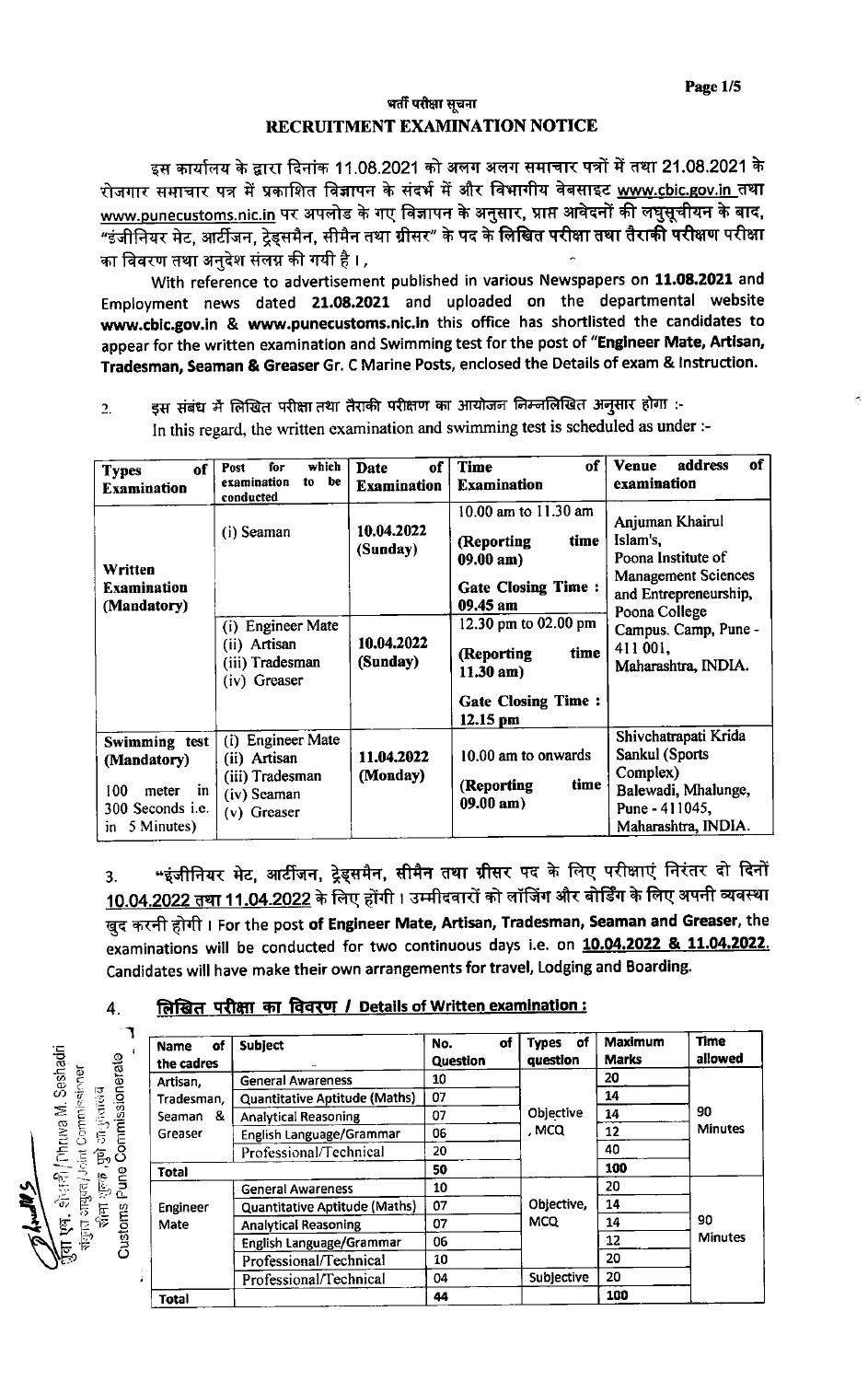कारीगर, ट्रेड्समैन, सीमैन और ग्रीसर" के संवर्गों के लिए लिखित परीक्षा में केवल  $4.1.$ वस्तुनिष्ठ प्रकार, बह्विकल्पीय प्रश्न शामिल हैं। "इंजीनियर मेट" के संवर्ग के लिए वस्त्निष्ठ और व्यक्तिपरक दोनों प्रकार के प्रश्न पूछे जाएंगे। प्रश्न अंग्रेजी और हिंदी दोनों भाषाओं में सेट किए जाएंगे। उम्मीदवारों को गलत उत्तर के लिए कोई "नकारात्मक अंकन" नहीं दिया जाएगा। सभी प्रश्न लगभग 10वीं कक्षा के स्तर के होंगे। सभी संवर्गों के लिए लिखित परीक्षा की अवधि 90 मिनट यानी 1 घंटा 30 मिनट की होगी। लिखित परीक्षा "पेन एंड पेपर" मोड होगी। The written examination for the cadres of "Artisan, Tradesman, Seaman & Greaser" consist of Objective Type (Only), Multiple choice questions. For the cadre of "Engineer Mate" both objective & subjective types of question will be asked. The questions will be set both in English & Hindi language. "No NEGATIVE MARKING" for wrong answer will be awarded to the candidates. All questions will be of 10<sup>th</sup> standard level approximately. Duration of written examination for the all cadres will be 90 minutes i.e. 1 hour 30 minutes. Written examination will be "Pen & Paper" mode.

"इंजीनियर मेट, कारीगर, टेडसमैन, सीमैन और ग्रीसर" संवर्गों के उम्मीदवारों के लिए न्यूनतम योग्यता  $4.2$ अंक सामान्य वर्ग-30%. आर्थिक रुप से पिछड़ा वर्ग / अन्य पिछड़ा वर्ग-25%, अनुसुचित जाति/अनुसुचित जनजाति - 20% है / Minimum qualifying marks for the cadres "Engineer Mate, Artisan, Tradesman, Seaman & Greaser is for UR-30%, EWS/OBC-25% & SC/ST - 20%.

<u>*सामान्य जागरूकता/General Awareness</mark>: प्रश्नों को वर्तमान घटनाओं के ज्ञान का परीक्षण करने और*</u> 4.3 उनके वैज्ञानिक पहलू में हर दिन अवलोकन और अनुभव के ऐसे मामलों के लिए डिज़ाइन किया जाएगा। परीक्षण में भारत से संबंधित प्रश्न भी शामिल होंगे, विशेष रूप से संस्कृति, खेल, भूगोल, राजनीति विज्ञान, भौतिकी, रसायन विज्ञान, जीव विज्ञान आदि से संबंधित।/ Questions will be designed to test knowledge of current events and of such matters of every day observations and experience in their scientific aspect. The test will also include questions relating to India especially pertaining Culture, sports, Geography, Political Science, Physics, Chemistry, Biology etc.

4.3.1 <u>मा*त्रात्मक योग्यता (गणित) / Quantitative Aptitude (Maths)* : उम्मीदवारों को संख्याओं और</u> संख्या के उचित उपयोग की क्षमता का परीक्षण करने के लिए प्रश्नों को डिज़ाइन किया जाएगा।/The questions will be designed to test the ability of appropriate use of numbers and number sense of the candidates.

4.3.2 विश्लेषणात्मक तर्क / Analytical Reasoning: इस घटक के प्रश्नों का उद्देश्य उम्मीदवार की तर्क क्षमता का परीक्षण करना होगा। इसमें केवल वर्वल प्रकार के प्रश्न शामिल होंगे/ Questions in this component will be aimed at testing the candidate's reasoning ability. It would include questions only verbal type.

<u>थ्र.3.3 *अंग्रेजी भाषा/व्याकरण / English Language/Grammar*: इस घटक के प्रश्नों को उम्मीदवार की</u> <u>ंद्धें</u>ग्रेजी भाषा की समझ और ज्ञान का परीक्षण करने के लिए डिज़ाइन किया जाएगा और यह स्पॉट एरर, रिक्त स्थान भरने, समानार्थक शब्द, विलोम, वर्तनी का पता लगाने आदि पर आधारित होगा।/ Questions in this component will be designed to test the candidate's understanding and knowledge of English Language and will be based on spot the error, fill in the blanks, synonyms, antonyms, spelling **Eletecting, Active & Passive Voice etc.** 

ूट्ट<br>- 23.4 *<u>पेशेवर/तकनीकी Professional/Technical*: प्र</u>श्नों को उनके आवश्यक ट्रेड/फील्ड/कैडर/शाखा में र्छैम्मीदवारों के ज्ञान का परीक्षण करने के लिए डिज़ाइन किया जाएगा। The questions will be designed to test the knowledge of candidates in their required trade/field/cadre/branch.

<u>तैराकी परीक्षण का विवरण/Details of Swimming Test</u> "इंजिनियरमेट, आर्टीजन, ट्रेड्समैन,  $5.$ सीमैन तथा ग्रीसर" पद के उम्मीदवारों को 100 मीटर की दूरी स्वीमिंग पुल में 300 सेकेण्ड अर्थार्त 5 मीनट में पुरा करना होगा । स्विमिंग टेस्ट केवल "क्वालिफाइंग नेचर" है, इसलिए स्विमिंग टेस्ट के लिए उम्मीदवार को कोई अंक नहीं दिया जाएगा।/The candidates for the cadres of Engineer Mate, Artisan, Tradesman, Seaman & Greaser will have to complete 100 meter swimming in the swimming pool in 300 seconds i.e. in 5 minutes. The Swimming test is only "Qualifying Nature" hence no marks will be awarded to the candidate for Swimming Test.

एम. शेषाई) /Dhruva M. Seshaviri संयुक्त आयुक्ता/John Commissioner **FE** 忘 ğ,  $\sqrt{2}$  and  $\sqrt{2}$ 5<br>02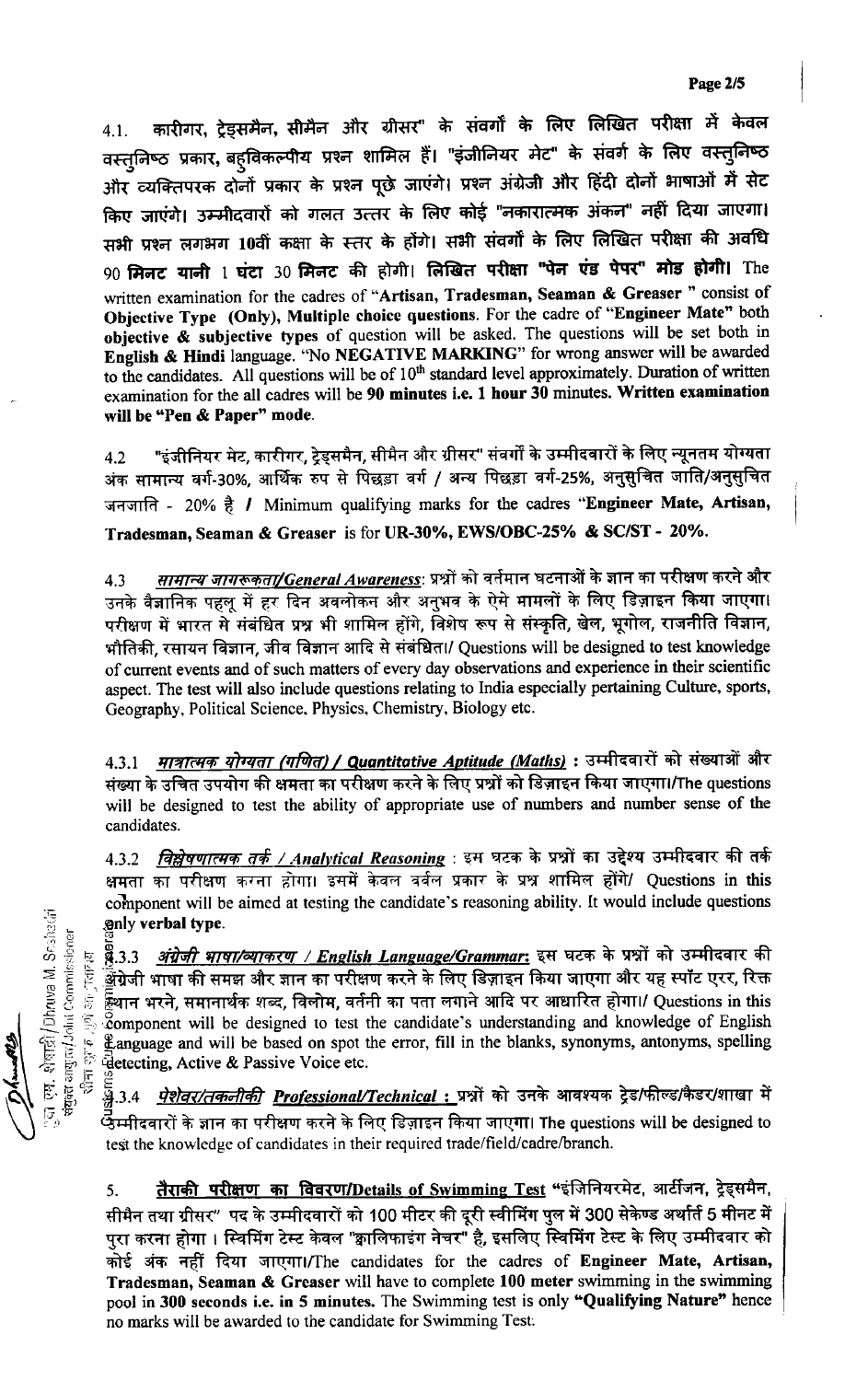अंतिम योग्यता सूची, उम्मीदवारों दवारा लिखित परीक्षा में लाये गए अंक पर तैयार 6. किया जाएगा । Final merit list will be prepared on the basis of marks obtained by the candidates in the written examination.

कुछ उम्मीदवार दो पदों के लिए पात्र हैं, यदि वे दोनों पदों के लिए चुने जाते हैं तो 7. उम्मीदवारों से वरीयता मांगी जाएगी और पद उनकी पसंद पर आवंटित किया जाएगा। Some candidates are eligible for two post, if they are selected for both the post then preference will be sought from the candidates and the post will be allocated on their choice. Thereafter no change will be made in their preference.

टाई मामलों का समाधान / Resolution of Tie Cases: समिति दवारा यह निर्णय लिया 8. गया है कि लिखित परीक्षा में अभ्यर्थियों के अंकों के बराबर होने की स्थिति में, दिए गए क्रम में एक के बाद एक, जब तक टाई का समाधान नहीं हो जाता, तब तक योग्यता का निर्धारण निम्नलिखित मानदंडों को लागू करके किया जाएगा / It has been decided by the Committee that in the event of tie in scores of candidates in the written examinations, merit will be decided by applying following criteria, one after another in the given order, till the tie is resolved:

- जो कम समय में तैराकी परीक्षण पूरा करता है उसे उच्च स्थान पर रखा जाएगा है/Who  $8.1$ completes Swimming test or physical endurance test in less time will be placed higher.
- जन्म तिथि, बड़े उम्मीदवार को ऊपर रखा जाएगा / Date of birth, with older candidate 8.2 will be placed higher.
- वर्णमाला क्रम जिसमें उम्मीदवारों के नाम शामील हो/ Alphabetical order in which the 8.3 names of the candidates appear.

किसी भी परिस्थिति में समिति का निर्णय अंतिम होगा। / In any circumstances, the 9. decision of the Committee will be final.

अन्य जानकारी के लिए, आप इस कार्यालय से टेलीफोन नंबर 020-26119631 एक्सटेंशन 10. 5303 पर संपर्क कर सकते हैं।/ For any further assistance, you can contact this office on telephone number 020-26119631 Extension 5303.

परीक्षा में शामील होने वाले उम्मीदवारों से अनुरोध है कि वे संलग्न निर्देशों का पालन 11. करें। Candidates are requested to adhere the attached instructions for appearing the said examination

Note :- (i) इंजीनियर मेट, आर्टीजन, ट्रेइसमैन, सीमैन और ग्रीसर संवर्ग के लिए लिखित परीक्षा और तैराकी परीक्षण क<u>े लिए योग्य उम्मीदवारों का प्रवेश पत्र स्पीड पोस्ट दवारा भेज दिए गए</u> **ii** / Admit Cards of Eligible Candidates for written examination & for swimming test for the Cadres of Engineer Mate, Artisan, Tradesman, Seaman & Greaser have been dispatched by SPEED POST.

Note : - (ii) अकुशल औद्योगिक श्रमिकों की भर्ती प्रशासनिक कारणों से रोकी गई है, इसकी सूचना यथासमय दी जाएगी। Recruitment of UNSKILLED INDUSTRIAL WORKER has been put on hold due to administrative reasons. The same will be intimated in due course.

Dhundhy

ख़ूबा एष. शेषाई /Dhruva .a. Seshadri संयुक्त आयुक्त "Joint Commissioner सीमा शुतक ,पुणे आयुक्तालय **Customs Pune Commissionerate**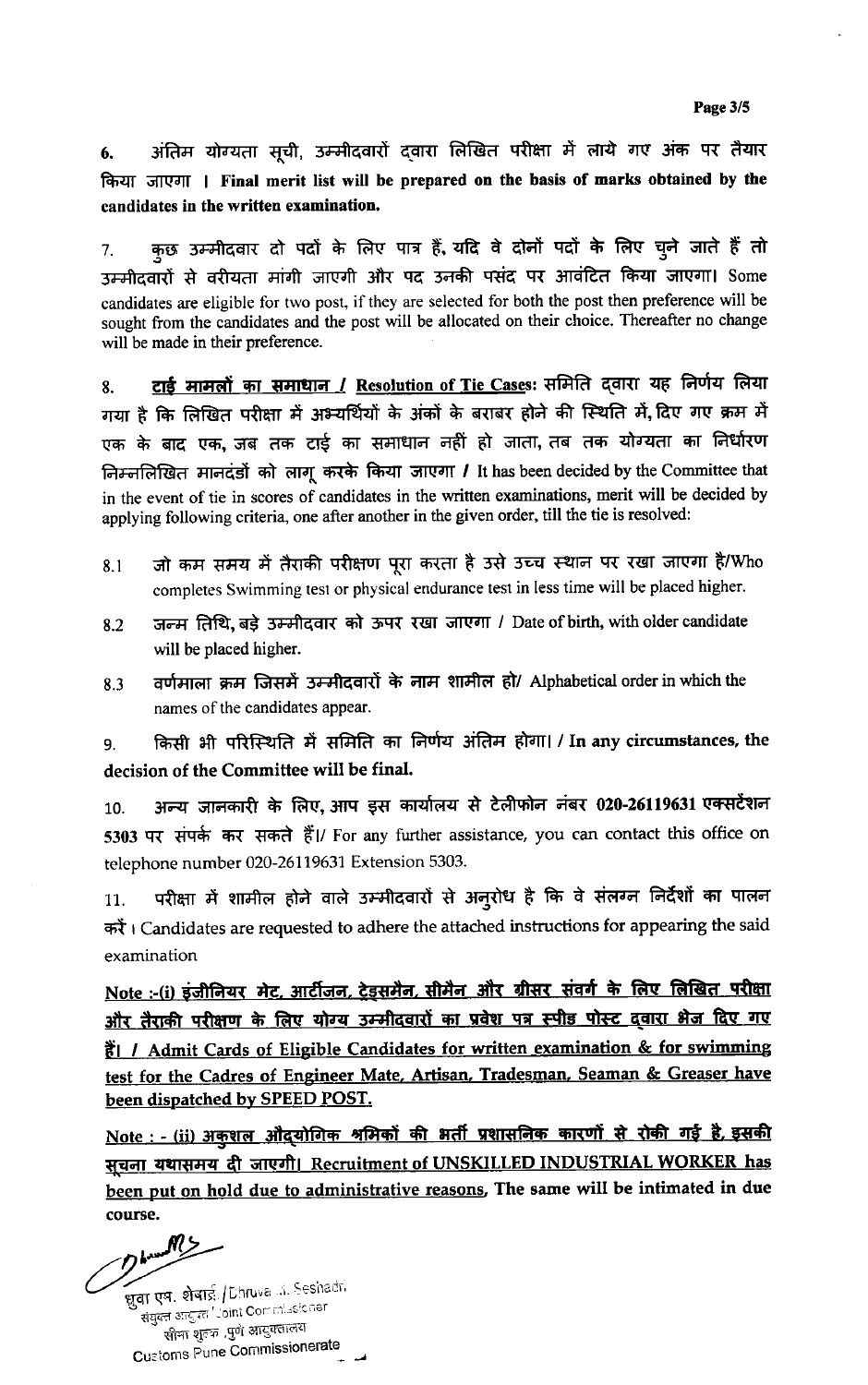## <u>"लिखित परीक्षा\_तथा\_तैराकी\_परीक्षण\_के\_लिए उपस्थित होने बाले उम्मीदवारों के लिए सामान्य निर्देश "<del>"</del>GENERAL</u> **INSTRUCTIONS TO THE SHORTLISTED CANDIDATES APPEARING FOR WRITTEN EXAMINATION AND SWIMMING TEST"**

1. <u>उम्मीदवारों को लिखित परीक्षा तथा तैराकी परीक्षण के लिए लगातार दो दिलों तक रहने की व्यवस्था स्वयं करना होगा। उन्हें अपने</u> <u>यात्रा, लॉजिंग और बोर्डिंग के लिए अपना इंतज़ाम खुद करना होगा । किन्तु,</u> वित्त मंत्रालय के नियमान्**रूप (परिपत्र सं 9014/2/80-ई.** IV., दिनांक 2 नवंबर 1982), वर्त्तमान शासकीय आदेशों के अनुरूप यात्रा का प्रमाण प्रस्तुत करने पर , एस सी / एसटी उम्मीदवारों को लिखित परीक्षा में आने हेतु यात्रा भत्ता देय होगा | इस सन्दर्भ में निजी बस/टैक्सी/ऑटो रिक्षा के विषय में कोई यात्रा भत्ता दावा स्वीकृत नहीं होगा | Candidates will have to make their on arrangement to stay for the written examination & swimming test for two continuous days. They will have to make their own arrangements for their travel, Lodging and Boarding. However, travelling allowance will be reimbursed to SC/ST candidates for appearing the written examination as per the existing government orders in force on producing proof of journey along with the enclosed claim form duly filled in by the candidate in terms of Ministry of Finance Department of Expenditure O.M. No.19014/2/80-E.IV, dated the 2" November, 1982. In this regard, claims regarding private bus / taxi / auto rickshaw will not be considered.

2. उम्मीदवारों को ध्यान देना चाहिए कि परीक्षा में उनका प्रवेश सख्ती से अनंतिम है।पूर्व सैनिकों और पहले से कार्यरत सभी उम्मीदवारों के सहित लिखित परीक्षा में उत्तीर्ण होनेवाले उम्मीदवारों की उम्मीदवारी की स्वीकृति, पात्रता के शर्तों के अनुसार उनकी मूल आयु . शैक्षणिक योग्यता, समुदाय आरक्षण, अनुभव, व्यापार प्रवीणता आदि के सत्यापन के अधीन हैं। यदि परीक्षा के बाद) किसी भी स्तर पर अयोग्यता का पता लगता है या विज्ञापन में निर्धारित शर्तो या किसी अन्य स्तर पर मांगे गए किसी अन्य अतिरिक्त सूचना / दस्तावेज का अनुपालन या उसे निर्दिष्ट समय के भीतर प्रस्तुत नहीं किया जाता है, तो आपकी अभ्यर्थिता को निरस्त कर दिया जायेगा तथा उन्हें अयोग्य घोषित कर दिया जायेगा| Candidates must note that their admission to the Examination is strictly "Provisional". The acceptance of candidature Continuates must note that their antihosion to the Examination is survey. Therefore it is acceptance of all candidates, including ex servicemen and previously employed, who qualify in the written examination is subject to the conditions prescribed in the advertisement or any other additional information/documents sought for at any stage are not complied with/not produced within the time specified there in, the candidature would be considered as rejected/disqualified.

3. उम्मीदवारों को केवल प्रवेश पत्र जारी किया गया है। इसका अर्थ यह नहीं है कि इस कार्यालय ने उम्मीदवार को अंतिम मंजूरी दे दी है या परीक्षा के लिए आपके आवेदन में उनके दवारा की गई प्रविष्टियां सही और सत्यापित रूप में स्वीकार कर ली है। The mere fact that an Admit Card has been issued to Candidates does not imply that the candidature has been finally cleared by this office or that the entries made by Candidates in their application for the Examination have been accepted as true and correct.

4. आपको यह अवश्य ध्याल रखना चाहिए कि यह कार्यालय लिखित परीक्षा में अर्हता प्राप्त करने वाले उम्मीदवारों के मूल दस्तावेजों के संदर्भ में पात्रता

शर्तो यानी उम, शैक्षिक योग्यता, समुदाय, अनुभव आदि का ,सत्यापन करेगा। Candidates must note that this office will take up the verification of eligibility conditions i.e. age, educational Qualifications, community, experience etc. with reference to original documents only of those candidates qualifying the written examination.

परीक्षा के लिए अनुपस्थित रहने पर ,उम्मीदवार की उम्मीदवारी स्वतः रूप से रद्द हो जायेगी । Candidature in respect of candidates 5. failing to appear for the exam will be automatically canceled.

6. उम्मीदवारों से अनुरोधकिया जाता है कि वे उपस्थिति पत्र पर हस्ताक्षर एवं अपने ईमेल आईडी और मोबाइल नंबर का विवरण प्रस्तुत करें ,ताकि अविष्य में, ऐसा कोई निर्देश हो तो उसे तुरंत सूचित किया जा सके । Candidates are requested to furnish details of their email ids and mobile nos. while signing the attendance sheet, so as to enable this office to make correspondence, if any, in this regard, in future.

8. लिखित परीक्षा तथा तैराकी परीक्षण में आग लेने के लिए, उम्मीदवारों को <u>प्रवेश पत्र</u> के साथ साथ <u>पहचान पत्र</u> के रूप में पैन कार्ड / ड्राइविंक लाइसेंस / आधार कार्ड /इलेक्शन कार्ड या सरकार दवारा जारी कोई भी अन्य पहचान पत्र को प्रस्तुत करना होगा | बिन<u>ा प्रबेश पत्र या पहचान पत्र</u> के उम्मीदवारों परीक्षा में भाग लेने की इजाजत नहीं दी जाएगी| To participate in the written examination & Swimming test, Candidates will have to produce PAN Card / Driving License / Aadhar Card/Election card or any other identity card issued by Government as an identity proof alongwith "Admit Card". without which Candidates will not be allowed to appear for the examination.

9. आप परीक्षा के दौरान पूरी तरह से निरीक्षक द्वारा दिए गए निर्देशों का पालन करेंगे। किताबों, नोटबुक, मोबाइल फोन, लिखित नोट्स, कैलकुलेईर और अल्य इलेक्ट्रॉनिक / आईटी गैजेट्स को परीक्षा कक्ष के अंदर लाने की अनुमति नहीं दी जाएगी। जो उम्मीदवार इन चीज़ों के साथ पाया जाता है या तो

नकल/सहायता प्राप्त करता/कराता हुआ पाया जाता है. उसे अयोग्य घोषित कर दिया जाएगा । Candidates should scrupulously follow the instructions given by the invigilator throughout the examination. Books, notebooks, mobile phones, written notes, calculators and other electronic/IT gadgets will not be allowed inside the examination hall. Candidate who is found either copying or receiving or giving assistance will be disqualified.

<u>10.\_ उत्तर पत्र पर प्रतिक्रियाओं को चिहिनत करने के लिए आपको अपने साथ ब्लैक / ब्लू बॉल इक\_ पेन लाने की सलाह दी जाती है| उम्मीदवारों को </u>

<u>तैराकी परीक्षण के लिए भी अपनी तैराकी सामान /स्विमिंग पोशाक लाना आवश्यक है।</u> Candidates are advised to bring their BLACK / BLUE BALL POINT PEN for marking Responses on the answer sheet. Candidates are also required to bring their own swimming Kit / costumes for the swimming test.

11. उम्मीदवारों को गलत उत्तर के लिए कोई "लकारात्मक अंकल" नहीं दिया जाएगा। "No NEGATIVE MARKING" for wrong answer धुवा एम. श्रेया<sup>99</sup> will be awarded to the candidates.

**Lehruva** M. Sashadri संयुपत आयुर्वत, Joint Comminsioner सीमा शुल्क ,पुणे आयुक्तालय Customs Pupe Comp